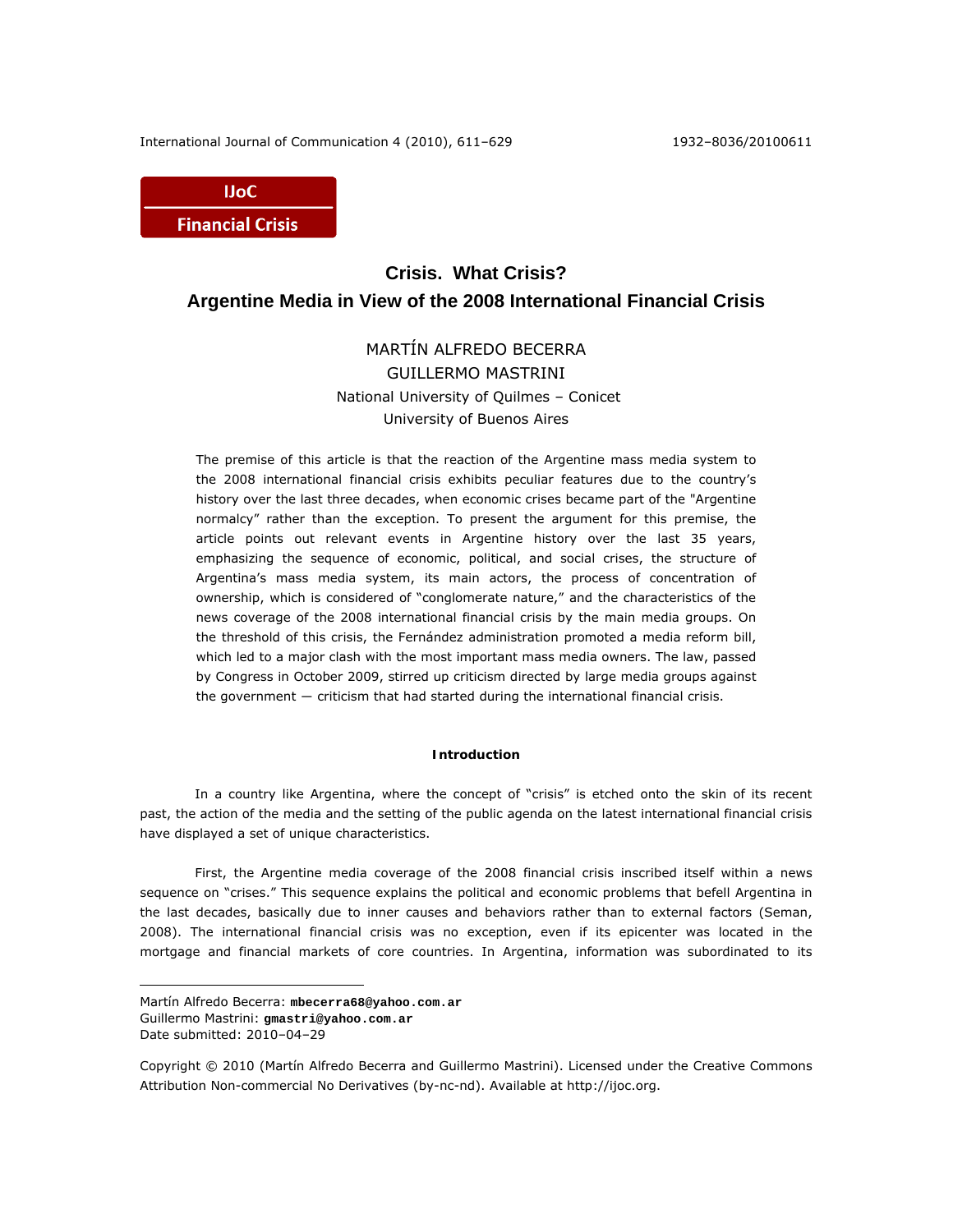related inner crises, where the international financial crisis had the greatest impact. Thus, this most recent financial crisis became a new chapter in the narrative sequence of Argentina's own history of crises of the last three-and-a-half decades.

The origin of the news coverage on crises can be traced back to the shift in the socioeconomic paradigm that has been taking place in Argentina since 1975. This shift was described by Eduardo Basualdo (2001) as the violent replacement of the old pattern of accumulation whose main features were import substitution industrialization and a social pact between capital and labor (alluded to by Portantiero [1977] as a "hegemonic draw"), with a new pattern of accumulation, based on the appreciation of finances, being made possible through the social disciplining executed by the military dictatorship (1976– 1983).

In Argentina, the numerous successions of economic crises from 1975 through the present, with cyclical downturns and sporadic slight macroeconomic improvements, have meant that society has become used to understanding crises as routine. Specifically, between 1989 and 2001, Argentina faced the outbreak of two socioeconomic crises, which had a direct impact on political outcomes, with drastic consequences for the system of institutional representation (a dimension that includes the mass media), as well as a deep impact on income distribution, employment, the value of the currency, and the general productive structure.

The "farm crisis," which should be included in this series of crises, broke out in March 2008, and its leading instigators were the Fernández de Kirchner administration and the employers' and producers' associations of the farming sector. The farm crisis shook the country's political context and eroded the legitimacy of a government that had won the election by a wide margin only four months earlier in December 2007 (see Rebossio, 2008).

Consequently, the first feature of the news coverage by Argentine media is the acknowledgment that "crisis" is part of the news routine, and as such it is not considered meaningful news when referring to domestic issues. In contrast, crises in more developed economies are indeed assigned the attribute of unexpected events. Thus, the leading news coverage by the major print and audio-visual media, such as Clarin Group (*Clarin*, *La Voz del Interior* and *Los Andes* newspapers, TN cable news signal, Canal 13), *La Nación* (newspaper), and Vila-Manzano Group (*Uno* and *La Capital* newspapers, América TV, and América cable news signal), ranged between focusing on the impact of the crisis on the economy of core countries and criticism against the national government that was seen as having underestimated the impact of the initial stages of the crisis in Argentina. Exemplifying this trend is this quote from President Fernández de Kirchner, which appeared in *La Nación*, the leading national newspaper:

We are witnessing how the First World, once described to us as the Mecca we should reach, is crumbling like a bubble; and here we Argentines are, unassuming and humble with our own national project, standing steadfast in the midst of tidal waves. (*La Nación*, 2008)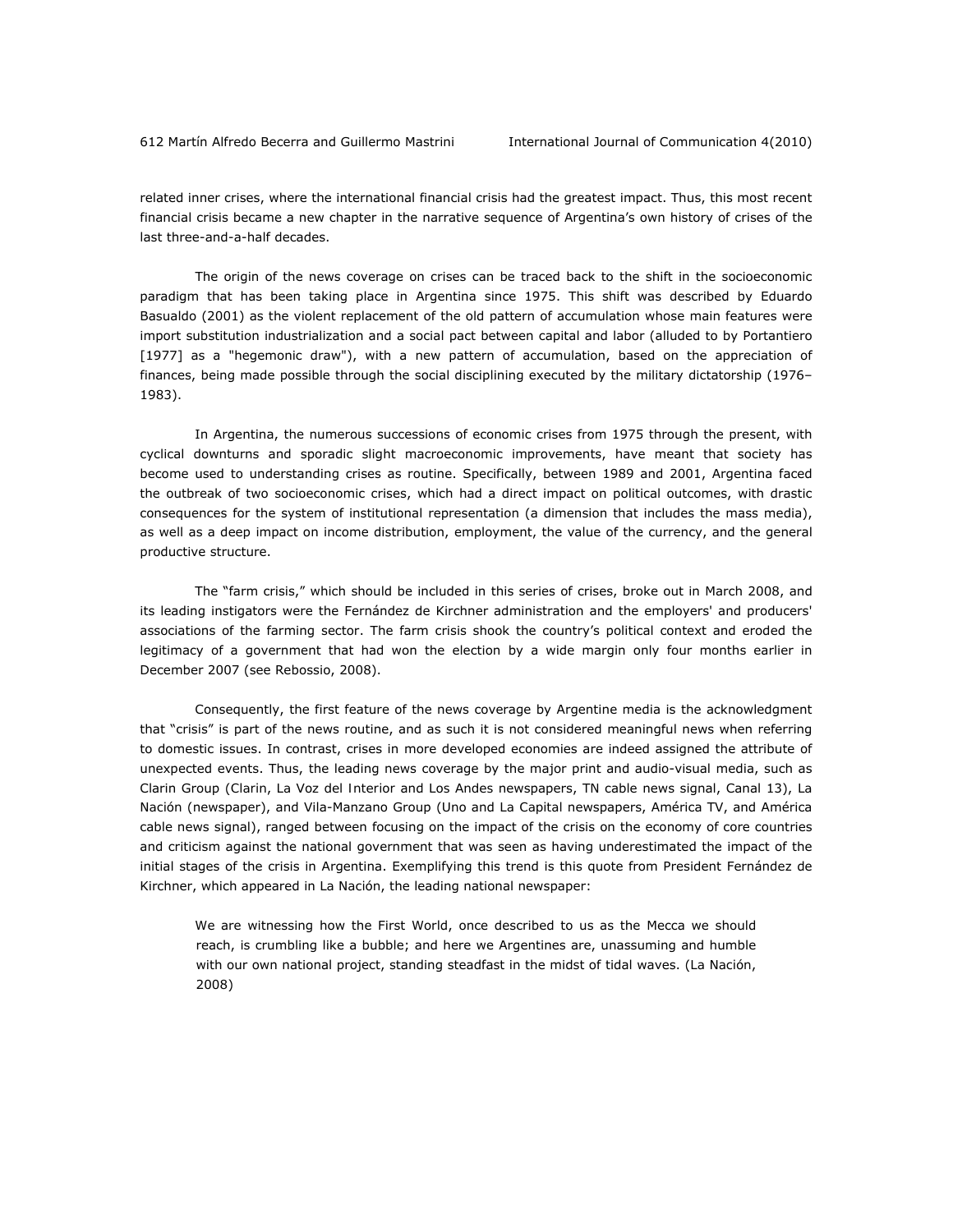Second, in order to understand some of the distinguishing features of national media coverage, we should indicate how these stories reflect a growing antagonism between the state administration and the leading media conglomerates. Indeed, the close ties between the different Argentine administrations and the major media organizations have resulted in a regulatory environment benefitting the largest media conglomerates; for example, tax measures that supported the corporatist needs of mass media players (Becerra, 2009). In March 2008, for the first time in recent history, this favorable regulatory environment was redefined by part of the Fernández administration, triggering a conflict that was reinforced by the farm crisis and has continued until today.

As in many other countries, the corporatist demands by media conglomerates came in the form of requests for economic support and financial relief from the State, whether through direct subsidies or through the easing of market regulations that might challenge the level of concentration of media ownership and control. Before moving on to our discussion of the media landscape, we first need to address the larger political- economic context.

#### **21st Century Argentina**

Argentina's first shaky steps into the  $21<sup>st</sup>$  century were accompanied by the outbreak of a structural crisis that expelled millions of workers from the productivity matrix and raised poverty rates to over 50% in 2002. A prior decade of neoliberal administrations collapsed in December 2001, after two consecutive terms held by President Carlos Menem (1989–1995 and 1995–1999) and the short-lived and convoluted presidency of Fernando de la Rúa (1999–2001), who was forced to resign when protesters demonstrating in the streets against unpopular economic measures were met with violent repression, leading to the death of at least 35 people. From that moment in 2001 on, there was a succession of five interim presidents within a single month; the last of whom, Eduardo Duhalde, would call for elections to be held in March 2003. This election was eventually won by Néstor Kirchner (2003–2007), predecessor of the current head of state, his wife, Fernández de Kirchner (see Novaro, Cherny, & Feierherd, 2008).

In late 2001, as a consequence of the inability to meet its foreign debt payments, Argentina defaulted on its international financial obligations, except for those with the International Monetary Fund. One of the main reasons for the country's extreme indebtedness was its currency overvaluation, the result of a 1991 law that pegged the Argentine currency to the U.S. dollar. Thus, the Argentine economy lost competitiveness against its American counterpart and kept a strong deficit in its balance of trade while keeping the value of the general equivalent. The only way then to uphold the economy was through the inflow of loans at increasing interest rates. To attract capital inflows, Argentina issued bonds offering a much higher yield in pesos than the average international bond. Because Argentine currency was equivalent to the dollar (a system of one-to-one parity), the financial yield in U.S. dollars was extraordinarily high (as long as the bonds could eventually be cashed). By late 2001, it was evident that the economy was totally disjointed, and Fernando de la Rúa's government fell, creating a significant political crisis on top of the economic crisis (Novaro et al., 2008).

The next administration, under Eduardo Duhalde, set a new course for the economy. It relied on the primary and industrial sectors to dislodge the hegemony of the financial sector and of privatized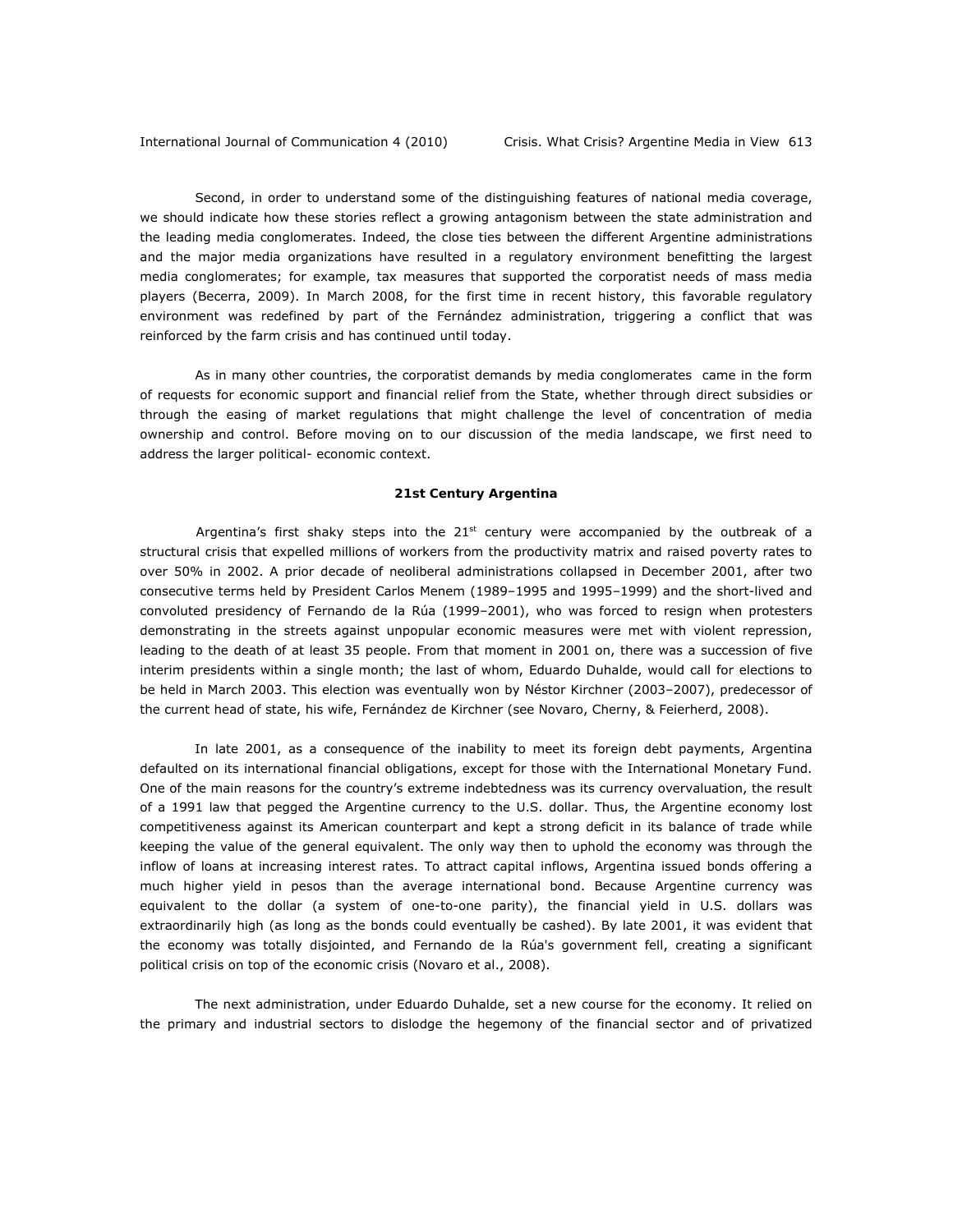companies providing public services. Duhalde's chief economic measure was a strong devaluation of the currency, which would later peak at 400% only a few months later. This measure was accompanied by import duties on primary products, initially fixed at 15%. Under these terms, producers made comparatively large profits thanks to the devaluation of the currency, so they did not put up much resistance to the import duties at the time. In turn, the government was able to generate foreign currency revenues while also moderating the effects of devaluation on domestic prices. The situation also revealed the profitability of the Argentine farming sector, which can compete at international levels, despite export duties levied by its own State (Scaletta, 2006).

After Néstor Kirchner was elected president in 2003, his administration took the preceding model a few steps further, increasing duties and government spending as part of a neo-Keynesian policy of economic recovery, which was accompanied by a rise in real wages. From 2003 to 2008, the Argentine economy rebounded significantly, reaching an average annual growth rate of 8% and 9% (Damill & Frenkel, 2009). During this period, Argentina paid off its debt with the International Monetary Fund and successfully renegotiated debt relief with 80% of the lenders with whom it was still in default. One of the key measures used to keep such policies in place was to increase duties on the primary sector, which rose from 15% to 35% (Damill & Frenkel, 2009). Unsurprisingly, after five years of strong economic growth, struggles over distribution would naturally reappear.

Between 2003 and 2007, the effects of the 2001 crisis began to materialize at the macroeconomic level, but within the framework of the aforementioned isolation, which meant less dependence on foreign indebtedness and a lack of communication with institutional actors in international financial capitals like New York, Tokyo, and London. The new model was based on a productive system founded on the export of commodities at competitive prices, thanks to the devaluated currency, to everincreasing international prices (particularly for soybeans), and to duties on export profits, control of domestic prices, and the rebirth of the industrial sector aided by the devaluation. (Damill, Frenkel, & Repetti, 2005). Along with these shifts, there was a notable change in terms of state intervention. Though it played far less of a leading role than it had during the import substitution industrialization period (1930– 1975), the Argentine state did assume the role of arbitrator in social struggles that was qualitatively different than that imposed during the neoliberal decade from 1989 to 2001 (see Svampa, 2004; Murillo, 2000). The main efforts of this new era of state intervention were devoted to the constant generation of taxes as well as to a current account surplus. During the period following 2003, the surplus was managed by the Executive Power at its sole discretion, thanks to the "superpowers" granted it by Congress, which meant a greater relative bargaining power in relation to the provinces (Novaro et al., 2008).

#### **The Argentine Media System**

 In absolute terms, Argentina ranks third in size in terms of the Latin America media market, behind Brazil and Mexico (Wan, 2009; Fox & Waisbord, 2002; Becerra & Mastrini, 2009). In relative terms, it is the country (together with Chile and Uruguay) that offers the best access to newspapers, magazines, broadcast and cable TV, the Internet, and mobile phones per capita (see Figure 1), even if some of these numbers are far less than those recorded in developed countries (WAN, 2009).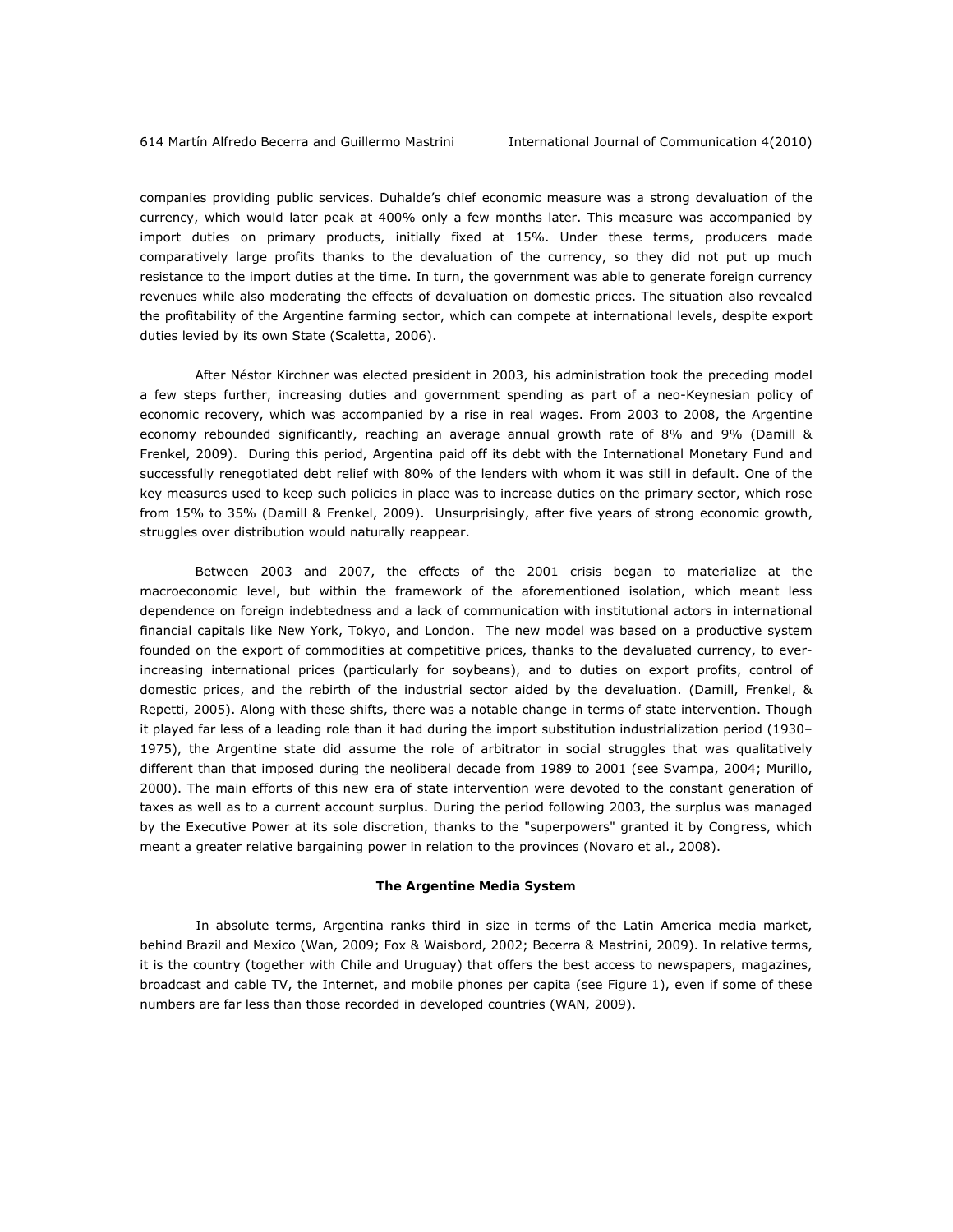

*Figure 1. Access to pay TV, fixed phones & Internet broadband, 2008. Source: Becerra and Mastrini, 2009.* 

 The largest circulation newspapers in Argentina are *Clarín*, *La Nación*, and *Diario Popular*, with provincial and/or regional journals collectively representing 45% of the total market share that reaches an annual revenue of about US\$722 million (Wan, 2009; Becerra & Mastrini, 2009). On the other hand, radio broadcasting shows significant levels of geographic centralization at its main sites of production in the Buenos Aires metropolitan area. This trend has deepened in the last decade. In terms of media access, 100% of all households in Argentina own a radio receiver, and over 96% own a TV set. The television market totals an annual revenue of US\$830 million. In addition, Argentina has seen much development in cable television services, with seven million household subscribers, representing over 60% of the population. Paid television generates about US\$1 billion in annual revenue (Becerra & Mastrini, 2009).

 Argentina is one of the few Latin American countries where print media revenues are almost equal to those of free-to-view television, which means that compared to other countries in the region, Argentina's newspaper outreach and consumption levels are above the average. The most important television broadcast networks attracting the highest audience shares and advertising revenues are run by the country's leading multimedia conglomerates: Channel 11 managed by Telefónica Group and Channel 13 by Clarín Group. The remaining major television networks are related to other media conglomerates, such as Vila-Manzano-De Narváez (Channel 2) and Angel González (Channel 9). Cable television is also controlled by two conglomerates: Clarín operating through its companies, Multicanal and Cablevisión, and Vila-Manzano through Supercanal (Becerra & Mastrini, 2009).

All 5,000 radio stations in Argentina (including AM and FM stations) have an annual turnover of less than US\$50 million in advertising revenues; thus radio constitutes one of the cultural industries with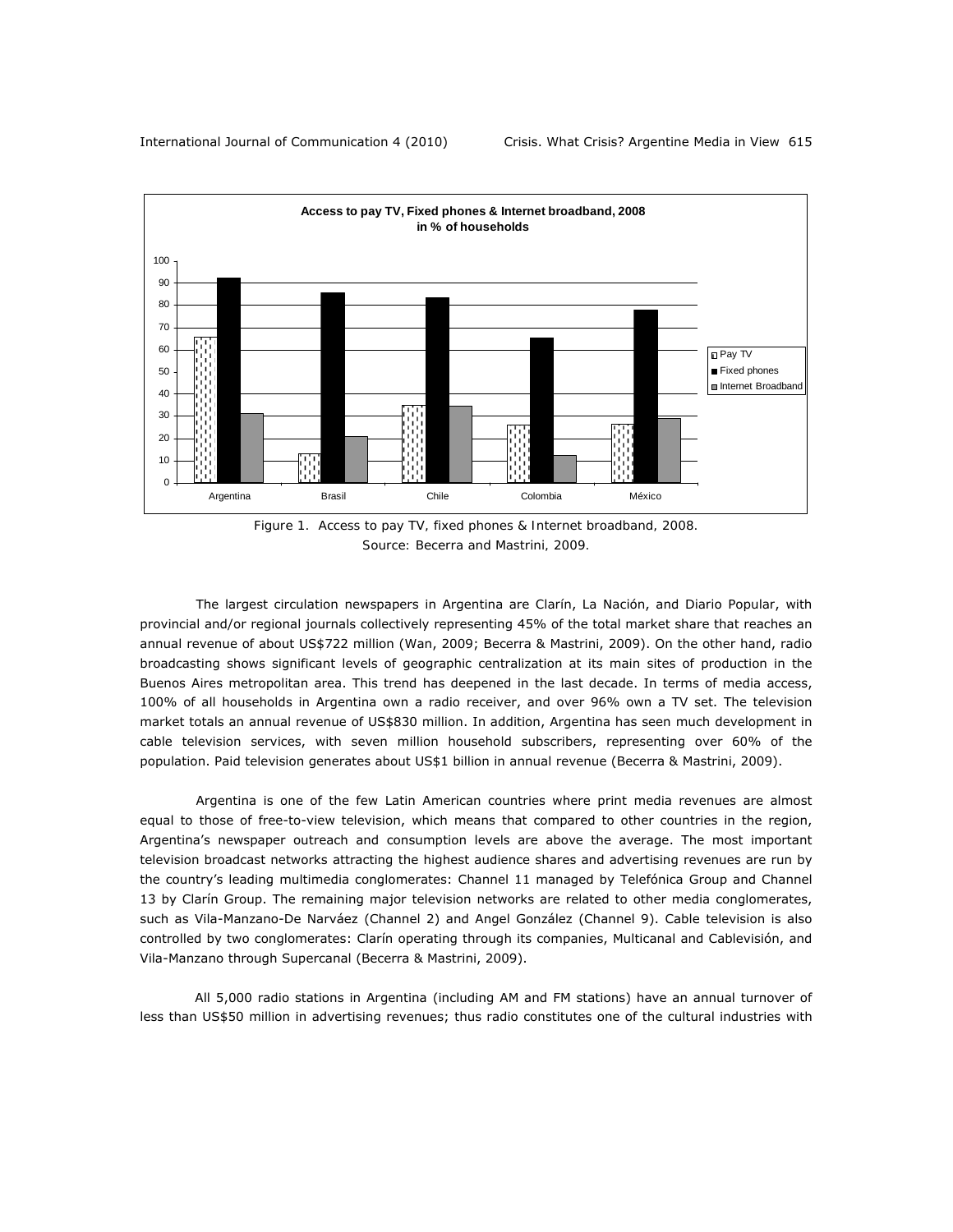the lowest incidence in the country's economy. However, the major media conglomerates' interest in the highest rated radio stations triggered an increasing concentration of ownership that started in the 1980s and deepened in the last decade. In fact, only four out of the more than 70 total AM radio stations in the metropolitan area (Buenos Aires) make profits for their license holders, underlining the strategic importance of having a share of the radio broadcasting sector. The objective for media conglomerates is not the profits that can be expected from managing a station but rather their positioning themselves within the media and in relation to the rest of the economy (Becerra & Mastrini, 2009).

Argentina regained a system of constitutional government in 1983. However, despite the growth of media due to technological convergence, the expansion of FM radio stations, the massive growth of cable TV, and the expansion of urban Internet access has happened in the context of expanding media concentration. Media conglomerates have been invigorated by a regulatory framework that had earlier been the subject of legal control decreed by the military dictatorship in 1980 (Mastrini, 2005).

Since 1989, the different constitutional governments had legally accepted the cross-ownership of media — print media firms becoming part of the audio-visual market — within the framework of the state reform process and specifically in the name of the successive economic crises, notably the effects of recession and the 2001 and 2002 crises. In this period, the State allowed foreign capital investment, the establishment of corporations, and the assignment of media ownership to financial capitals. It also allowed the proliferation in the number of media that could be managed by the same corporation, authorized the operation of networks with headquarters in the Buenos Aires metropolitan area, and granted licenses and rights extensions, which were not always issued by the relevant competent authority, to existing media conglomerates. The State protected media corporations through clauses that prevented their declaration of bankruptcy and granted a series of tax benefits considered exceptional for other economic activities and ventures (see Loreti & Zommer, 2007). As Silvio Wasibord points out, "[M]edia pluralism remains weak in Latin American democracies," (2008, p. 2) due to this legacy, and "... [the] press and democracy has simultaneously been plagued by both 'market capture' and state 'capture'" (2008, p. 4). Argentina is no exception to this legacy.

This brief summary reflects the unprecedented levels of capital concentration in the history of Argentine mass media. The most evident consequences have been the decline in the diversity of sources, a tendency toward the homogenization of the news agenda, technological modernization in production organization, precarious employment, (and the ensuing informal practices and fragile labor contracts), and the geographic centralization of content production (Mastrini & Becerra, 2006; Becerra & Mastrini, 2009). Within this framework and throughout different constitutional administrations since 1983, the State has facilitated the operation of commercial media, reinforcing these trends (Loreti & Zommer, 2007) by providing economic support usually, though not solely, made available by executive decrees.

From the economic perspective, the Argentine media market is unstable and shows continuity problems, even though the country's macroeconomic growth was accompanied by the expansion of the local media system during the 2003–2008 period. During that time, the system benefitted from active State intervention through different bailout plans in 2002 and 2003, as well as through promotion plans beginning in 2004. These were granted to the main local media organizations and companies, cultural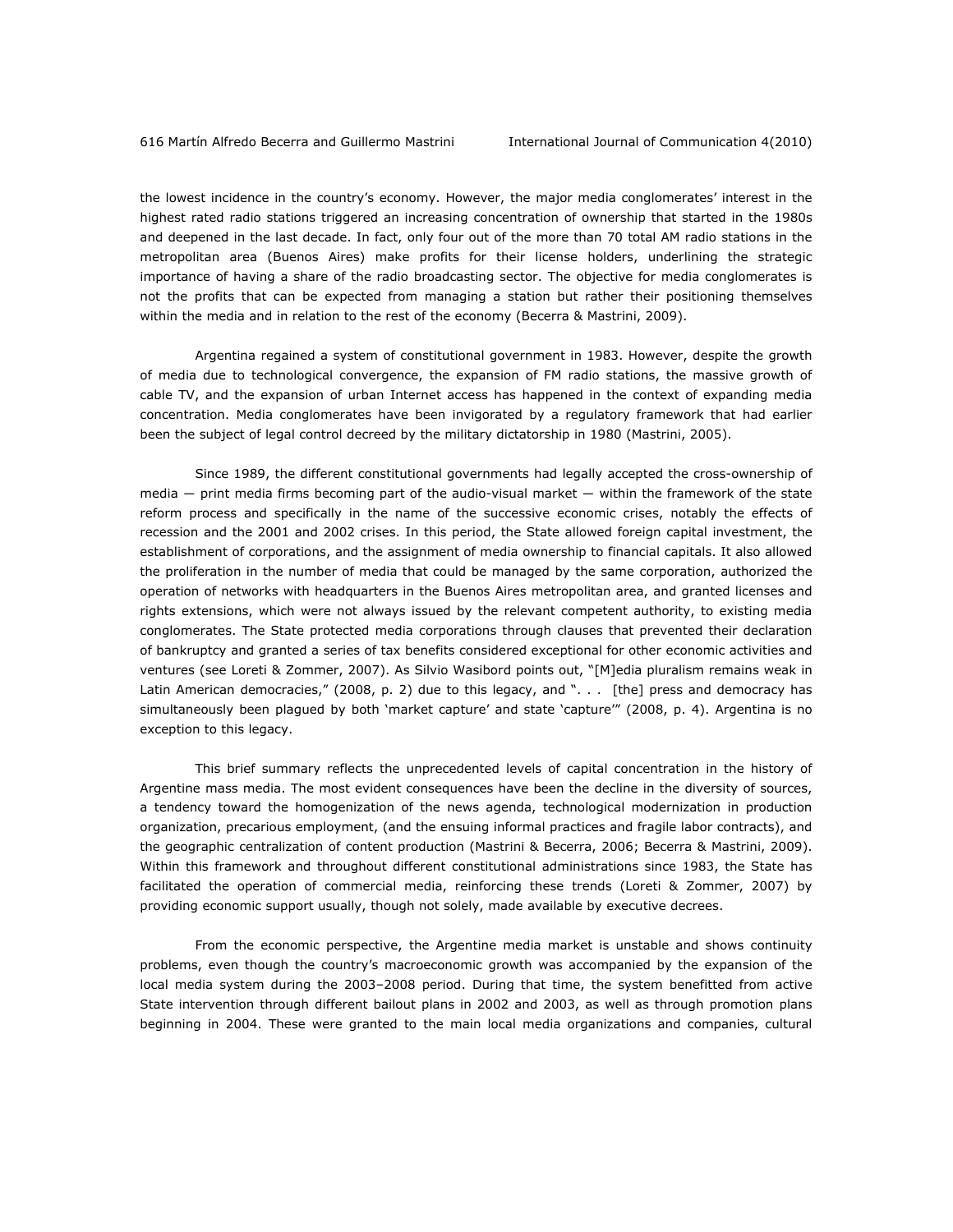industries, and information and communication industries, through the sanctioning of legal measures that exempted them from the "cram down" provision of the Bankruptcy Law, favoring them with license renewals that sought no compensation and granting tax relief to audio-visual media (see Loreti & Zommer, 2007).

As a result of the State intervention benefitting the most powerful players of the media system, the media market structure ends up being highly concentrated in terms of three levels of analysis.

First, the index of concentration of ownership of the main media shows the high concentration of mass media markets (free-to-view TV, cable television, print media, and radio) whose top four operators own, on average, 78% of each of those markets (Mastrini & Becerra, 2006). Market concentration levels in Argentina go well beyond accepted standards. According to Albarran and Dimmick (1996), concentration is considered high when the top four operators control an average of 50% of the market share, and the top eight operators own about 75%. In Argentina, the top four operators exceed these percentages. Moreover, these same top four operators  $-$  and at times just two of them  $-$  surpass the high concentration estimate stipulated for eight companies. This is the case of Open TV, where the four main channels ― two of them managed by Clarin Group and Telefonica Group ― control 96% of the audience. In the Internet domain, the four largest operators dominate 94% of the market. The press industry is also concentrated, with the two main newspapers, *Clarin* and *La Nación*, owning 45% of this sector.

Second, there is the issue of the nature of conglomerate concentration. Unlike other countries in the Latin American region  $-$  Chile and even Mexico, for example  $-$  the main media groups in Argentina and Brazil are conglomerates, participating across almost all sectors of the economy. For example, the Clarín Group (Argentina) and Globo (Brazil) own free-to-view TV stations, cable TV service providers, radio stations, newspapers, and Internet news sites, among other activities they manage directly. Argentina's market concentration in conglomerates, combined with high rates of market control in the hands of the top operators, maximizes the influence of a small number of groups across almost the entire media landscape.

Finally, there is the issue of geographic centralization of content production. This is exemplified by the excessive content produced by audio-visual media in the metropolitan area of Buenos Aires, the country's capital city, for later rebroadcast by the rest of the media in the country. A study by the Federal Broadcasting Committee (COMFER) revealed that 70% of the country's broadcasting content comes from Buenos Aires city channels, and that except for those five TV channels, not a single minute of programming is produced elsewhere (COMFER, 2009).

The large media conglomerates in Argentina have exploited the unique characteristics of the region: for example, the lack of public service state policies and of antitrust control, among other aspects that differentiate the Latin American regulatory tradition from the European one.

The concentration of ownership is reinforced by these media conglomerates no longer prevailing in just one sphere (such as the press), but in their simultaneous cross-ownership of several industries. Thus, one of the main telephone market operators, Telefónica, holds the license for Canal 11, one of the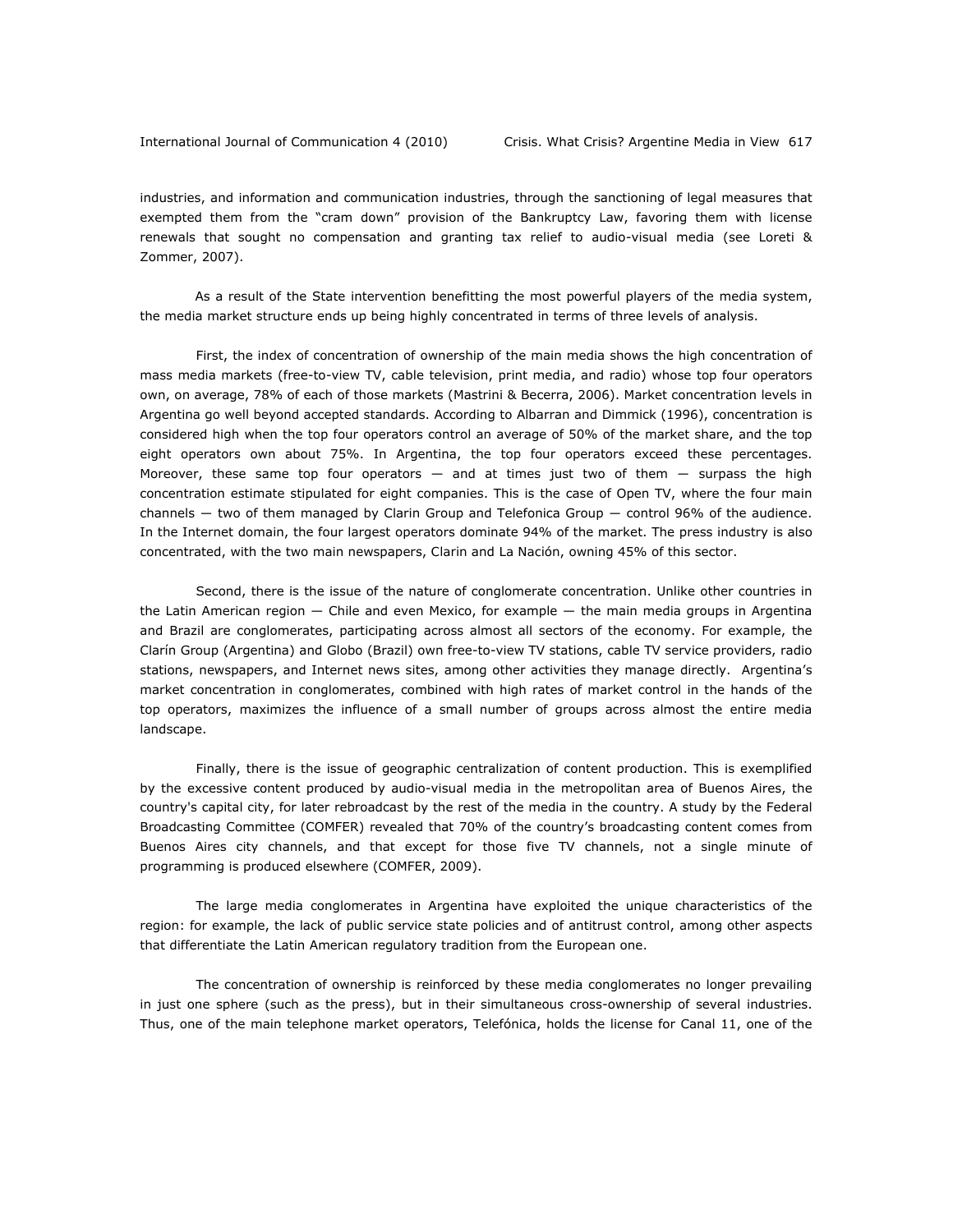two leading broadcast networks in terms of ratings and advertising revenues. At the same time, the editor of the highest circulation newspaper, *Clarín*, controls more than half of the subscriptions to the profitable market of cable TV and is a partner, with the State, in Papel Prensa, the company that produces newsprint paper — a critical need for the publishing market — among other diverse interests. These groups' predominance exhibits levels of control that constitute entry barriers for competitors, even for those considered strong trade operators, such us the Cable TV operator, Telecentro, or the editorial group, Perfil.

These profound changes in the Argentine media landscape provide the background to assess the relationship between media coverage and the ensuing domestic, as well as global, economic crises. The next section discusses the significance of the domestic farm crisis.

#### **The "Farm Crisis"**

Macroeconomic growth continued up until 2008 in Argentina. But the turning point in the upswing cycle did not take place in September, with the international financial crisis, but occurred earlier in March, due to endogenous causes. In March 2008, the government issued a decree to increase export duties on farming products, a sector that had contributed significantly to the macroeconomic recovery. This measure, implemented without prior discussion between the State and farming employers' and producers' associations, triggered the biggest political crisis in Argentina since 2001. The executive decree was discussed in Congress, but ultimately rejected when the country's Vice President, Julio Cobos, who became a key figure of the opposition, voted against it.

 The resulting political crisis also brought about the replacement of the Minister of Economy, the resignation of Chief of Staff Alberto Fernández (also a key figure of the Kirchnerite political articulation), and the revival of the opposition forces, which had been soundly defeated in the 2007 October elections.

 The subsequent distributive struggle was ignited by the sectors related to foreign trade and to the productivity matrix of post-devaluation Argentina. By rejecting the increase on export duties, Argentine farming producers and employers took a set of political positions that were unthinkable for the government (Svampa, 2008). It is worth noting that the 2008 soybean harvest was exceptional, and that its price per ton had reached historically high levels by mid-year (Svampa, 2008; Semán, 2008). In light of the extraordinary profits, the clash between the government and large farmers (or agribusiness) led to a wasted opportunity, as farmers would not market their products, resorting to a form of lockout. (Semán, 2008). Thus, the government lost the opportunity to receive foreign capital that could have been useful to cope with the international financial crisis that would soon be at its doorstep. In turn, agribusiness interests missed the opportunity to sell their products at the highest market value, as the advent of the financial crisis would later pull down international prices (Dabat, 2009).

 It could therefore be said that Argentina's domestic conflicts, which preceded the international financial crisis, became more meaningful than the crisis itself. Precisely because it was outside the foreign exchange market, the international credit crunch had little impact on Argentina. The crisis's greatest impact was the decline in international prices of raw materials, and in particular, of food commodities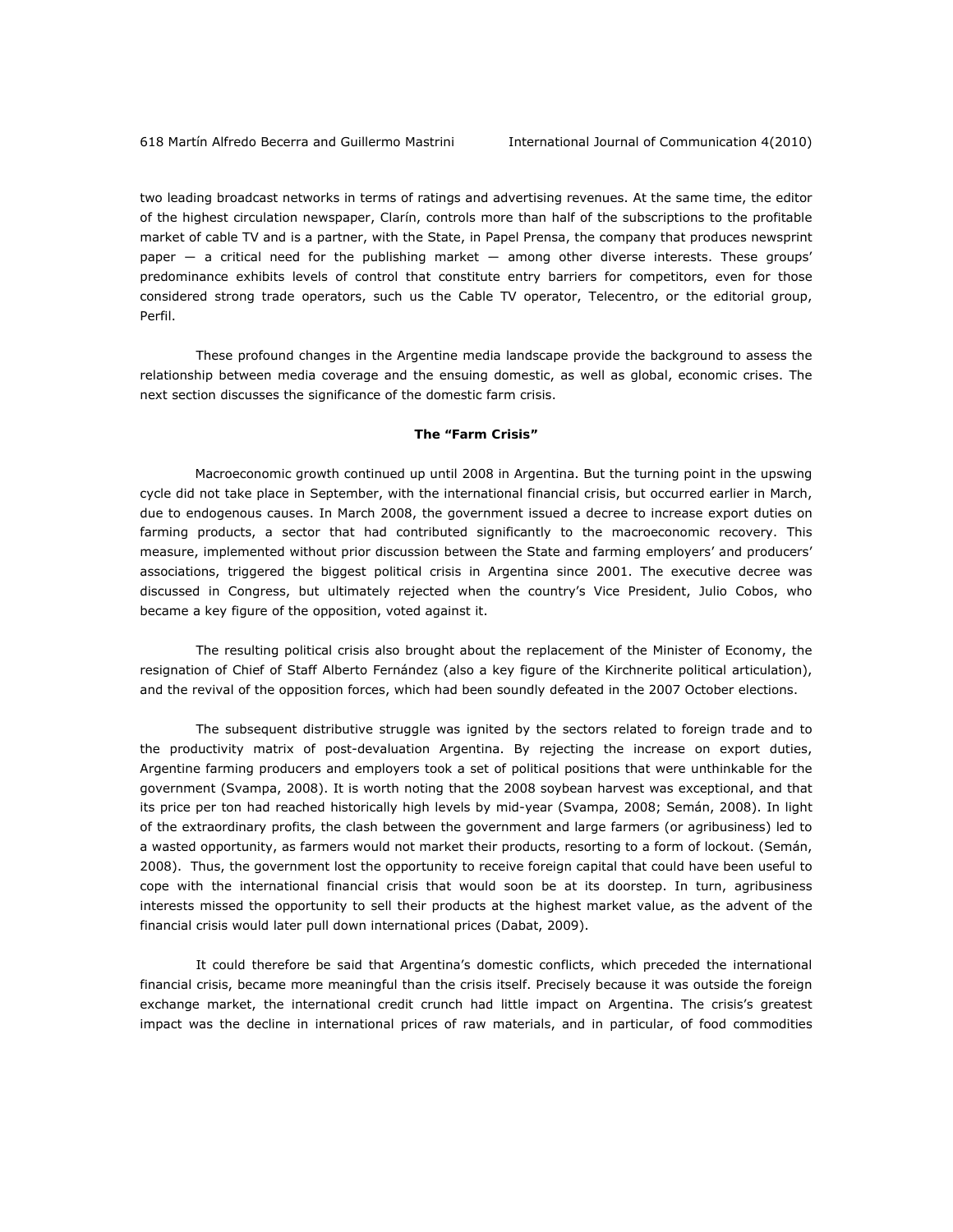(Dabat, 2009). In fact, the government seized the opportunity to minimize the effects of the crisis on the national economy. Later, the opposition and the leading media conglomerates denounced this reaction and reproached the government for not acting responsibly and taking necessary preventative measures. Moreover, the main effect of the financial crisis on the Argentine economy was characterized by the cooling economy of Brazil, Argentina's main trade partner (2009).

 The national media played an active role during the Argentine political crisis over the domestic farm crisis that unfolded between March and August 2008. A fracture in Argentine society divided those who supported the government's agricultural policy from those who tenaciously opposed it; the media reflected a similar alignment. While big media groups, such as Clarín, La Nación, Cadena 3, and Vila-Manzano Group supported the claims of the farming sector, the government turned to small print and state-owned broadcasting such as the Spolsky Group and Canal 7 (the government's TV channel) to make their case to the public.<sup>1</sup> The State framed this issue first as a lukewarm fiscal response that then became more reliant on the rhetoric of income distribution by the end of the conflict (*Diario sobre diarios*, 2008a). Society split into two opposing grounds of dichotomous positions. This split was also reflected in the arena of digital media and personal communication through the use of mobile phones and the Internet and the circulation of thousands of e-mails in support of both positions (Falduto, 2008; Gallo, 2008). <sup>2</sup>

 The major media conglomerates, including Clarín, Vila-Manzano, and the *La Nación* newspaper the second largest newspaper in the country, which has traditionally represented the position of landowners and agricultural producers — as well as radio networks from the country's interior (Cadena 3) and the vast majority of the provinces' print media aligned themselves with the farming associations' claims, becoming their virtual spokespersons (see *Diario sobre diarios*, 2008b). We have argued elsewhere (Becerra & López, 2009) that the major media blocked any meaningful diversity of sources. We found that over 50% of the news about the conflict between the government and the employers' and producers' associations lacked any sources, or that it merely reflected the viewpoints of those protesting against the government. For instance, *Clarín*, the most important newspaper in Argentina, published 72 articles about the farm crisis from May 29 to June 2. Approximately 33% of the news articles cited only one source, and 30% cited none. Only 24% of the news articles over this period cited two sources, and the rest of the articles had more than two (Becerra & López, 2009).

In turn, the metropolitan daily *Página 12'* which has a limited circulation, but symbolic prestige among intellectuals and is owned by a media conglomerate (headed by businessman Sergio Spolsky) with diverse, but limited outreach, provided an outlook that was clearly aligned with the position of the government. Similarly, the state-owned broadcasting network (Canal 7 and Radio Nacional) offered a range of opinions in its coverage, but within a general editorial tone of explicit support of the government. Its influence, at least in the city of Buenos Aires, where rating records are kept, was clearly lower than that of private media (COMFER, 2009; Becerra & López, 2009; Bossi, 2009; Becerra & Mastrini, 2009).

 $\overline{a}$ 

<sup>1</sup> There is an analysis of these divided positions in *Diario sobre diarios*, 2008a.

 $2$  The use of chain e-mails, social networks, and mass SMS messages on mobile phones to call for demonstrations in the context of the crisis was part of the communication plan developed by the farming sector (Fujiwara, 2009). The phenomenon was also raised by Falduto (2008) and Gallo (2008).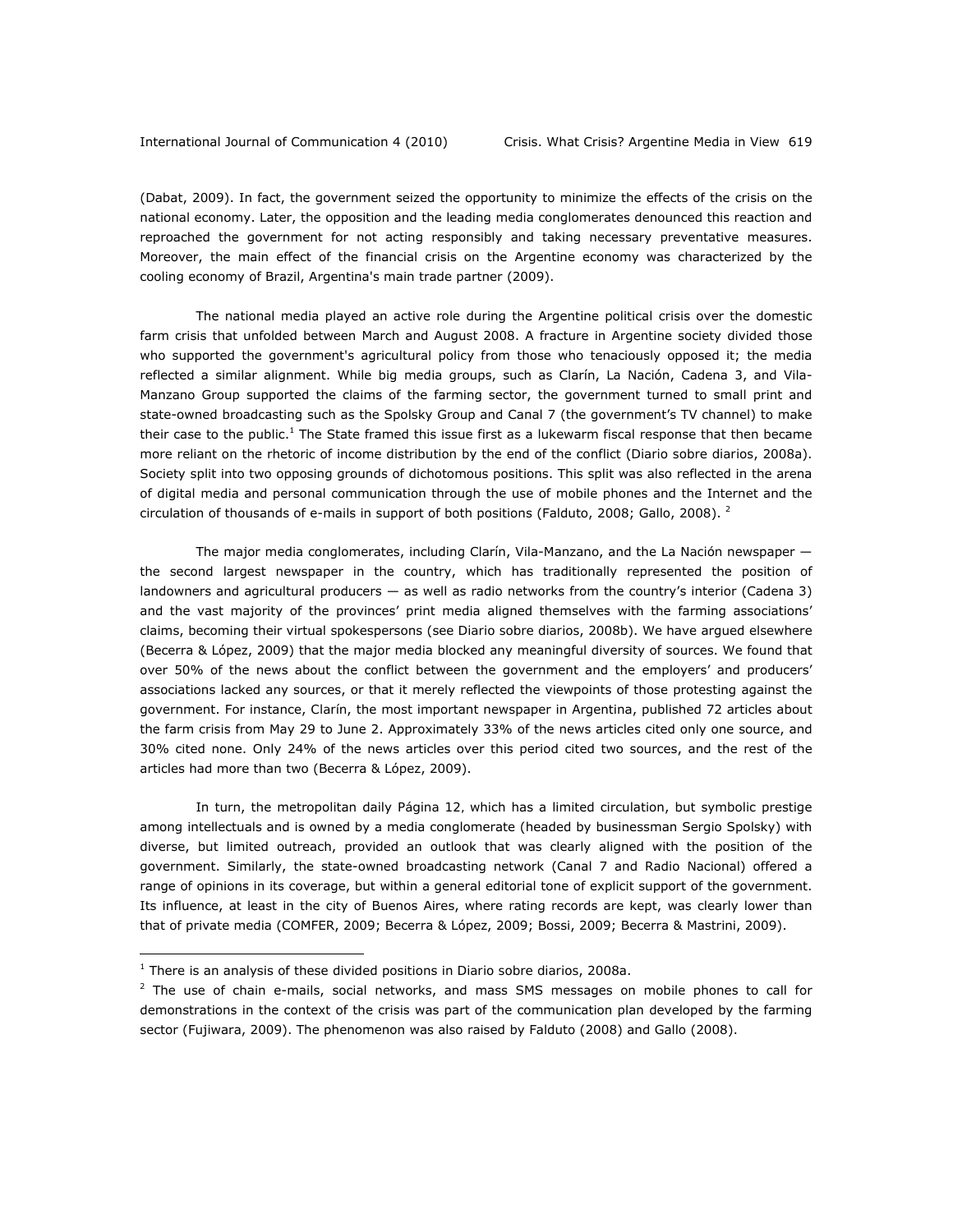In general, the media construction emphasized the need to reach a consensus between the opposing parties so as not to miss an opportunity for economic growth, but held the government responsible for wasting an historic opportunity and being unable to find the channels for dialog (Van der Kooy, 2008; *La Nación*, 2008). At the same time, most media coverage minimized the impact of agricultural producers blocking roads, which caused supply shortages in some cities (Becerra & López, 2009). There was also careful editing out of the forceful measures taken by rural employers' and producers' associations so as to avoid a comparison with the "traffic chaos" and problems brought about by street demonstrations of subordinate social groups, many of which were politically allied to the government's positions (Alabarces, 2008).

 As a privileged setting for conflict negotiation — which also brought the Congress, the highways, and the streets back into the limelight — the dominant media perspective actually displaced the rhetoric of objectivity as their traditional resource, and became an active constituent in this conflict. As Becerra and López (2009) have argued,

Without it implying a conclusive judgment, since there have been different positions in the media system; the media has been relinquishing the virtual representation of the conflict to assume the role of stakeholder. The content analysis of the main journals confirms that the type of priority assigned to the conflict, the most-cited sources in news stories, the media bias in them when dealing with actors in contention, and the choice of themes — which also means the omission of others — related to the news agenda, have contributed to establishing the media as stakeholders in the conflict, threatening a breach of the reading contract that has prevailed in general-interest media, which precisely upholds its distancing from political contests; eroding the effect of truth in the dichotomous account of the 'farm crisis.' (pp. 12–13)

The implications of the conflict on social or economic sectors quite distant from the farming sector, the depth of the impact of the protest among those more directly involved, and the time span of the conflict, call for an interpretation of events within the framework of the deep changes that took place in the Argentine productive structure over the last decades. The structure of media ownership in Argentina reflects these changes. In fact, the convergence of direct and indirect economic interests among news companies and farming production sectors should be noted as one of the factors in Argentina's recent metamorphosis in production.

#### **Reactions and Agenda: The Government and the Media in View of the Global Financial Crisis**

 In September 2008, when the sub-prime mortgage bubble burst in the U.S. economy, the first reaction of Fernández's government was to consider Argentina immune against the international financial collapse. The isolation invoked by the government at the time could be traced back to the outbreak of the last major Argentine crisis in December 2001, when the macroeconomic recovery of the country was based on protectionist policies and on the absence of ties to international financial markets.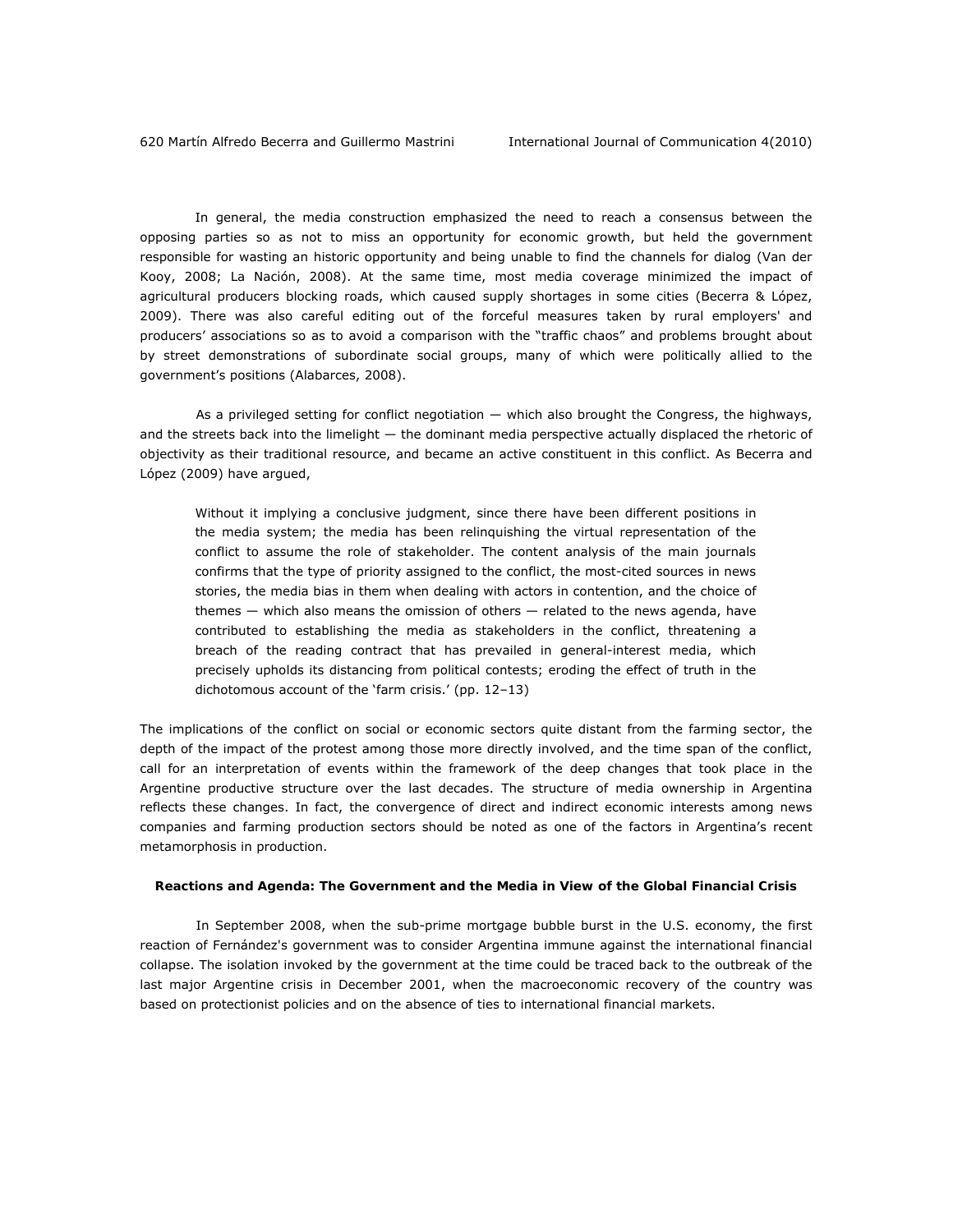$\overline{a}$ 

Eduardo Van der Kooy, political columnist of *Clarín*, criticized the government's perspective, accusing the head of state of "making a frivolous analysis of the world economic disaster with the epicenter in the United States" and of "disregarding the inevitable consequences that sooner or later the crisis will spill over to Latin American nations as well." In Van der Kooy's view, Fernández' initial response to the crisis was flawed: "[Fernández] . . . entrenched herself in a political speech which only highlighted the supposed benefits of the Argentine economic model. As if this model were an island in the universe of globalization" (2008).

Moreover, following the political defeat of the farm crisis, the government tried to frame the international crisis through a domestic lens, pointing to advantages of the country's relative isolationism from financial markets, whose most emblematic institutions had been merciless with Argentine's political and economic leadership. On the eve of the international financial crisis, Lehman Brothers analysts would qualify the Argentine administration as "immobilized, stagnant and frozen," forecasting discouraging scenarios in view of their own financial evaluations (Campanario, 2008, p. 19). When, in September 2008, Lehman Brothers went into bankruptcy, Fernández was able to retaliate: "[S]ome call them gurus, I just call them parrots since they repeat concepts unaware of what they are saying; they should take care of their own accounts instead of looking out at other countries" (2008, p. 19).

While the government was wrong about Argentina's insulation from the international financial crisis, it is necessary to also critically evaluate the role of the dominant Argentine media in this period. Reacting to the government's position on the crisis, on the heels of their earlier confrontation with the Fernández administration, news about the international financial crisis reflected two central themes: First, there was general criticism about the lack of strategy reflected in about the Argentine government's reaction to the international crisis; and second, there was the account of the most dramatic aspects of the crisis's impact on core countries, such as stories about the unemployed or covering the rise in social vulnerability.

Jorge Fontevecchia, the influential editor and owner of Editorial Perfil,<sup>3</sup> devoted many articles to the analysis of the financial crisis's coverage conducted by *Clarín* and other dominant media, particularly in view of the approaches they employed, which did not seem to differ much from those of the government, even though they were on opposite sides. Fontevecchia critiques both Clarin and the government. Regarding the discussion of the new Broadcasting Law,<sup>4</sup> the editor of *Perfil* stated that

Kirchner and Clarín do not only resemble each other in their use of boycotts in advertising, but in the use of menaces as a disciplining technique: many legislators complained they had received warnings from *Clarín* letting them know they were taking

<sup>3</sup> He edits the Saturday and Sunday editions of the *Perfil* newspaper and *Noticias, Caras, Fortuna*, *Hombre*, and *Luz* magazines.

<sup>&</sup>lt;sup>4</sup> After 25 years of democracy, Argentina changed the Broadcasting Law. The law, approved October 10, 2009, "calls for the creation of a regulatory agency and spells out ownership rules regarding how many and what kind of outlets one company can hold" (CNN, 2009).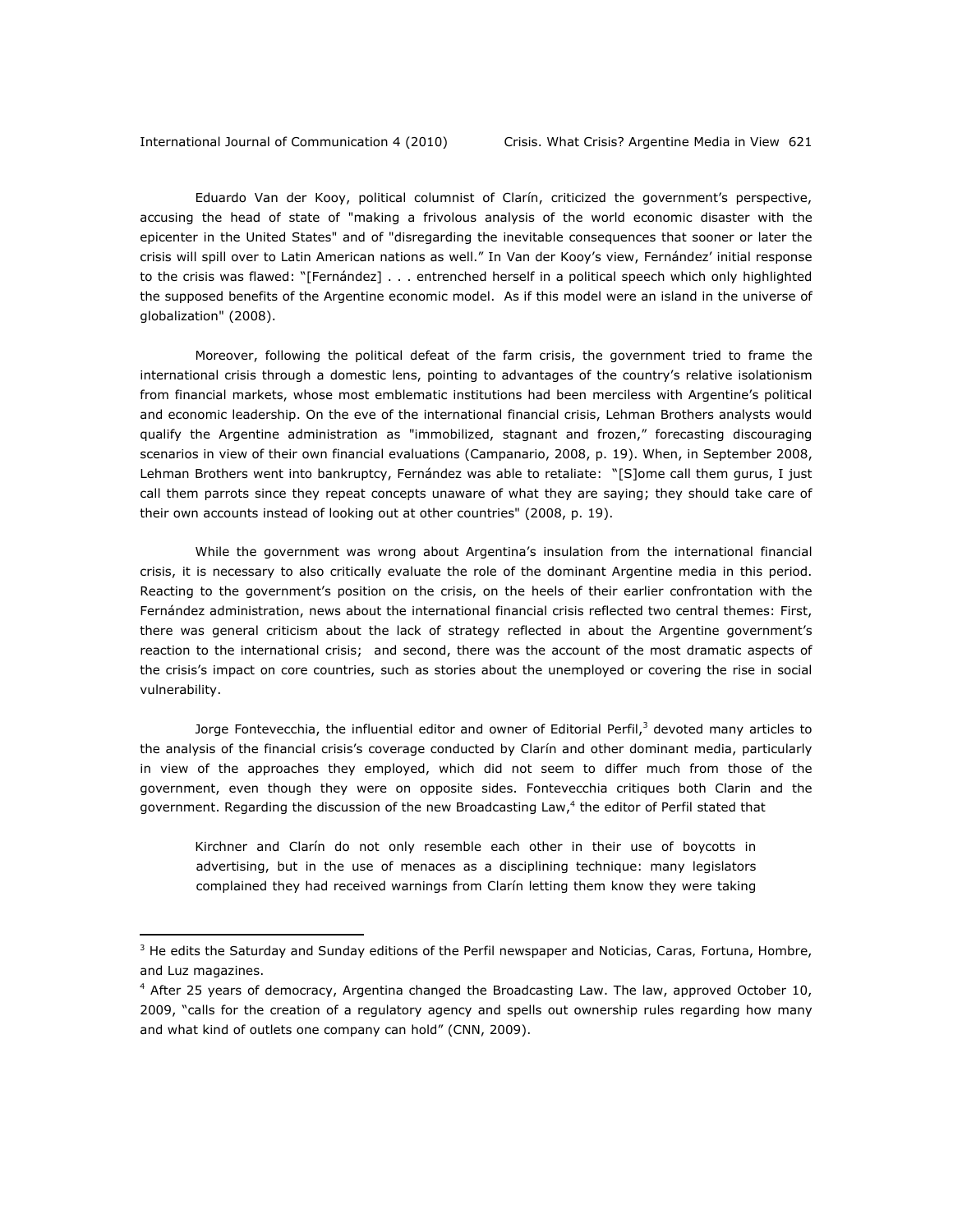$\overline{a}$ 

note of what each of them was saying so that they would bear the consequences when the conflict was over. (2009, p. 48)

The dominant media focused on the criticism of the administration as a peculiar "war of movement" (Buci-Gluksmann, 1979) led by the government and the main media groups. *Clarín,* the most widely read newspaper in the country, devoted its four Sunday editorials in September 2008 to press for anti-inflationary measures when, in fact, in a context of recession, inflation would no longer be an issue as it had already occurred. The editorials also criticized the government for its lack of interaction with Brazil in bilateral trade issues, and objected to its plan to pay off its Paris Club foreign debt. In other words, the editorials published by the leading newspaper tackled issues that the government offered as easy targets against the backdrop of the financial crisis, yet they failed to describe the main features of the crisis and its impact on the development model Argentina had been defending.

The narrative sequence of the crisis, with its endogamous tendency, was reinforced by the initiative taken by the Fernández administration to change the Broadcasting Law. The previous law had been promulgated in 1980, signed by former dictator Jorge Videla, and partially amended in the 1990s to allow higher levels of concentration of ownership.<sup>5</sup> Halfway through Fernández's term, after each political defeat brought about by the 2008 farm crisis and the electoral failure of the June 28, 2009 mid-term elections, her administration succeeded in twisting the fate of almost all constitutional presidents<sup>6</sup> and in promoting the sanctioning of the new Broadcasting Law.<sup>7</sup>

The debate over the new law unfolded in a turbulent political context that had been previously transformed by both the farm crisis and the drawing of the international financial crisis into what we argue can be seen as a "war of movement" deployed on this occasion. The major media conglomerates flagrantly opposed the new law (Wiñazki, 2009; *Diario sobre diarios*, 2009). One of their strategies was to brand the

<sup>&</sup>lt;sup>5</sup> The concentrated media system was the product of a law promulgated by a dictatorship and later amended by other laws and Executive decrees during the democratic period following 1983, a period that provided even less democratic conditions in access and participation levels. Thus, during the Menem administrations (1989–1995 and 1995–1999), a neoliberal program was carried out, allowing the concentration and foreign ownership of media, in a context where the controlled imposed their conditions on the controllers. Among the main amendments to the 1980 law was the State Reform Law (1989), which created the regulatory framework to limit the role of the state, allowed the cross-ownership of media, and privatized Buenos Aires channels 11 and 13. Said act was subsequently accompanied by the following measures: the 1991 Decree 1771, which allowed the management of private networks on a semi-permanent basis, advertising within the shows, and inflows of foreign capital; the 1991 Treaty for the Reciprocal Protection of Investments, signed between Argentina and the United States and assigned constitutional status at the 1994 constitutional reform; and the 1999 Decree 1005, which increased the maximum number of licenses a single business group could hold from four to 24.

<sup>6</sup> A study of the patchy history of Argentine democracy shows that Congress had sanctioned a Broadcasting Law on only one occasion, and that was in 1953 during Juan Perón's second term of office (Mastrini, 2005).

The new Broadcasting Law nº 26522 is available at http://www.comfer.gov.ar/web/indice-de-la-ley.php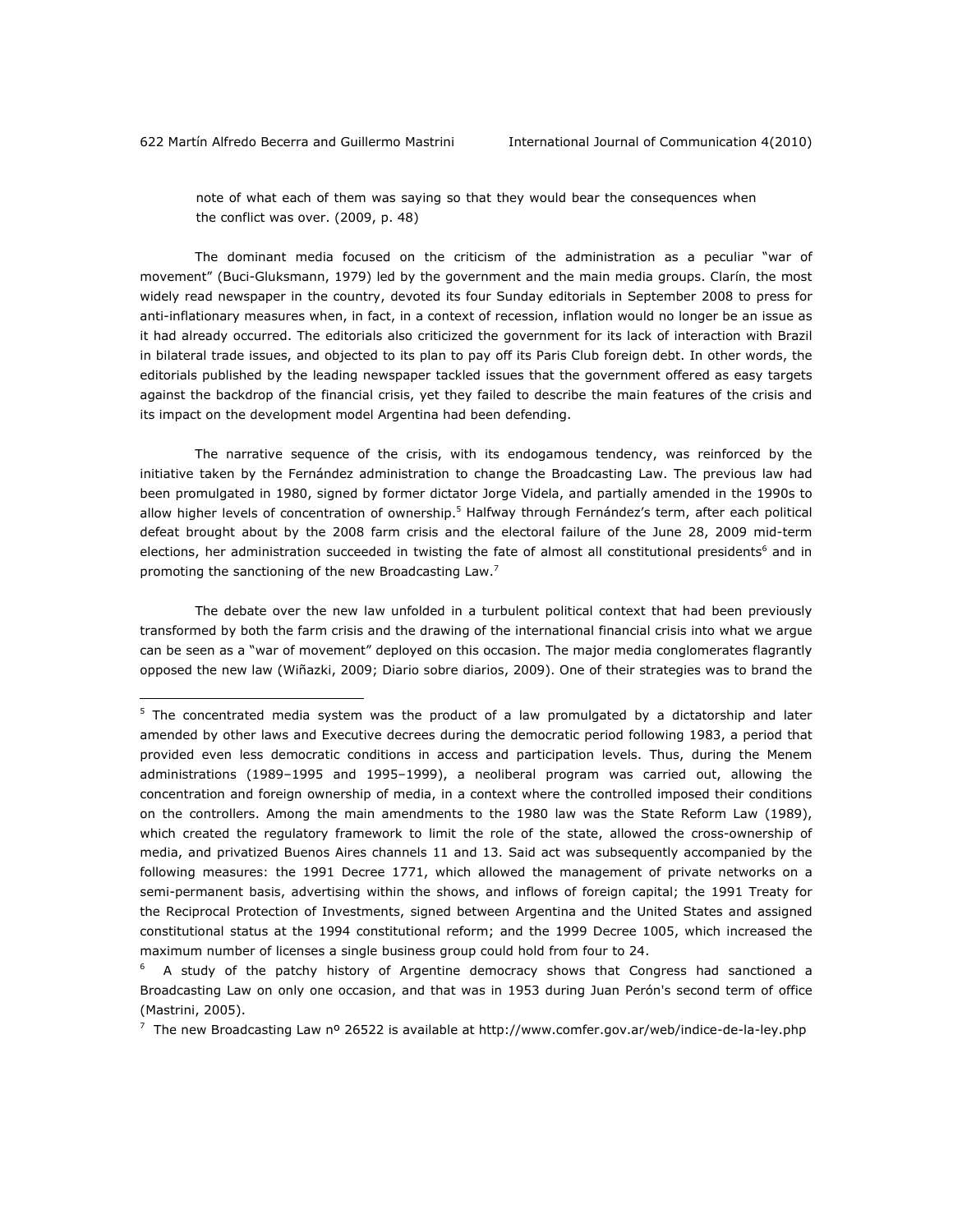Argentine government as anachronistic by mislabeling the new regulation as a "gag law." They claimed it would threaten "freedom of expression" and be diametrically opposed to the examples set by the developed nations, editing news about the economic aid granted to the media system by their governments (CNN, 2009).

An example of the selective editorial slant, which did not fall short of praise for core country's governments, comparing them positively to President Fernández's administration, was the article published on the occasion of the President's public announcement of the Broadcasting Bill in October 2009. Miguel Wiñazki, editor of the media section of *Clarín*, wrote: "[L]awmakers in the United States and Spain are working on more flexible and modern broadcasting regulations to support the media in the context of the crisis. Here is the opposite" (2009). This appeared in an article whose sidebar was titled "Going in the Wrong Direction" and that pointed out the following:

In the United States, House Speaker Nancy Pelosi has expressed her support to media mergers, highlighting the need to uphold a sound and independent press to help keep eyes open and survey the action of the government. In Spain, they have just approved a decree and they are about to sanction the Broadcasting Law that goes along the same lines. Private television networks will be allowed to have common stockholders and even to merge, as long as three out of the existing six channels remain. In England, three of the main TV operators are analyzing a merger to get stronger in the face of the crisis. (Wiñazki, 2009)

The search for direct linkages between international coverage of the financial crisis (and its consequences) and Argentine reality should be examined in light of the hostile confrontation between the government and the main media conglomerates. This coverage deserves a second reading, since it not only symbolically intermediates, but also has overshadowed other social actors (landowners and farm employers) in the arena of conflict, thus eroding the claim of objectivity that used to be part of their most traditional social contract (Waisbord, 2008; Mastrini & Becerra, 2006; Fox & Waisbord, 2002).

The response of the Argentine government to its conflict with the main media conglomerates has been complex. On the one hand, the State promoted the debate and the sanctioning of a new broadcast law, but on the other, it continued to provide the sector with economic support through debt forgiveness to the social security system and tax liabilities (Bossi, 2009). The State even promoted the unusual inclusion of the media in the Productive Recovery program (managed by the Ministry of Labor), which aids economic sectors (with alleged economic problems) to ensure job stability by subsidizing the payment of 600 pesos (US\$150) of workers' monthly salaries over a three– to six– month period (Liotti, 2009). These measures of economic relief — channeled through state coffers, lacking an equitable system of regulation, and shaped by the government administration and the media groups in the game of the existing political relations — are conspicuously overlooked by the editorial positions of the main media conglomerates.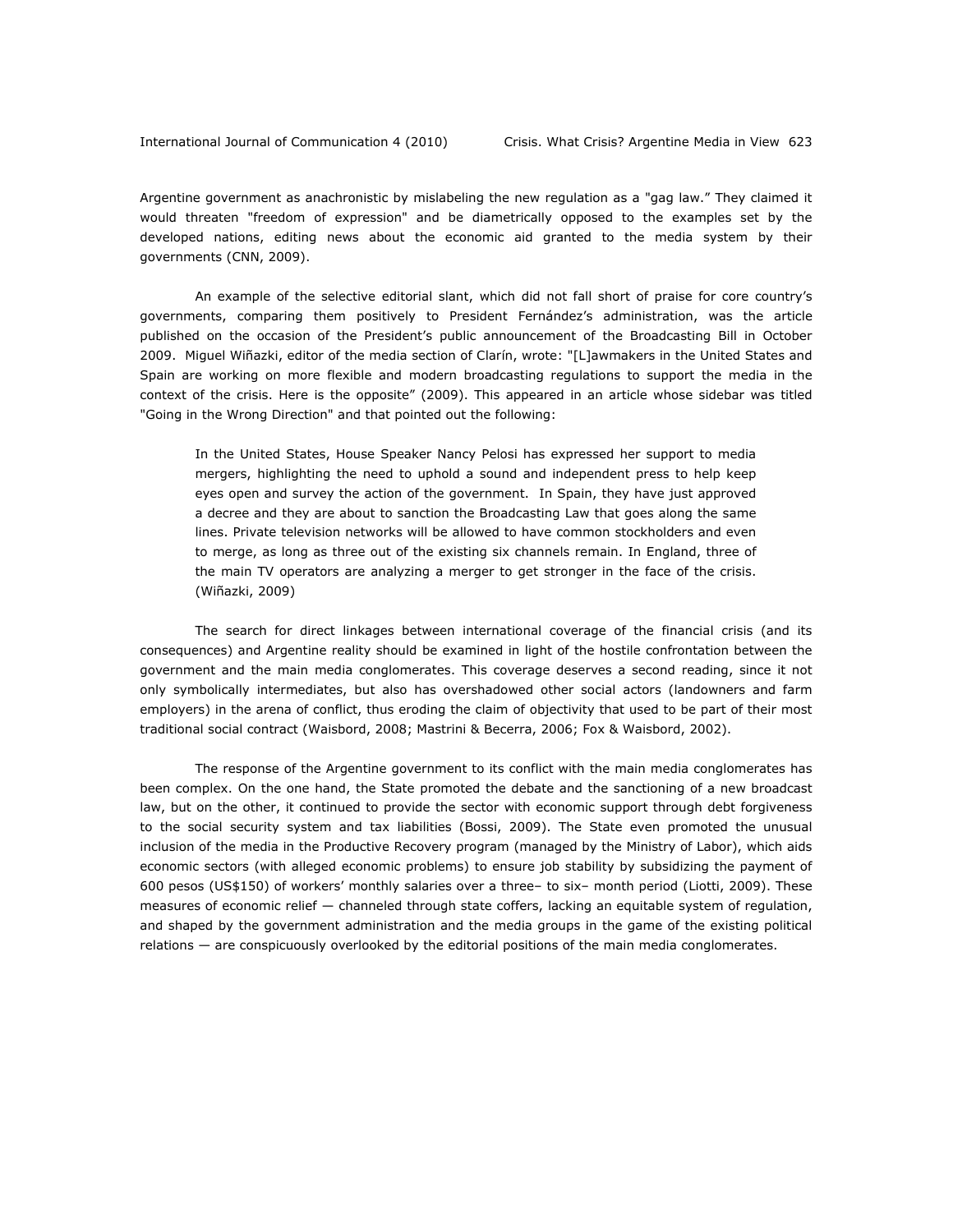## **Conclusions**

In Argentina, the financial crisis, sparked by the troubled U.S. mortgage market since September 2008, accelerated and stressed a trend in news coverage about crises. These crises, caused by cracks in Argentina's economic structure and institutional representation since 1975, gave rise to a unique narrative style over the last two years, featuring specific actors and the editing out of certain issues, as long as they had an obvious moral continuity within the framework of the conflictual relations between the Fernández administration and the main players within the main media conglomerates.

Considering the history of severe convulsive cycles of Argentina's political system, its economic structure, and the fabric of its social and productive relations, the signifier of "crisis" as such bears a differential symbolic weight. It is likely, for this reason, that crisis in Argentina does not imply an exceptional newsworthy criterion as it does in other countries, whose history of the past three decades has been less determined by deep social, political, and economic conflicts. Therefore, even if surprise and the unexpected are considered constant newsworthy criteria by the media system (Martini, 2000) in Argentina, crisis can be associated with multiple connotations, but none of them makes reference to the unexpected.

Therefore, the familiarization with the crisis has moderated the priority assigned to the theme from the perspective of providing information and news. At the same time, though, the fact that the epicenter of the crisis was located in the world's major economies (most notably the United States) ― generally referred to as "model economies" ― should indeed be pointed out as the surprising angle of this story.

Different factors in the contemporary history of Argentine politics have contributed to the deterioration of relations between the government and media conglomerates since March 2008 ― that is, even before the outbreak of the international financial crisis. In this way, the news agenda about the crisis was developed against the backdrop of a significant confrontation between the government and the main media conglomerates in Argentina. Therefore, the agenda was tainted by bias and shades of meaning, which actually reproduced a confrontational logic between the media and the government as rivals in other disputes.

Within this framework, the Argentine press assigned great relevance to the impact of the crisis in terms of the international media, specifically in terms of state support measures for media industries such as those of France and Spain — intended to avoid a drop in newspaper sales and revenues, or a decline in TV advertising revenues (Bossi, 2009; Liotti, 2009; Becerra, 2009; Becerra & Mastrini, 2009). The Argentine media editorial position presented an obvious contradiction between the attitude of those developed nations toward their local media, and that of the Argentine government, generally portrayed as aggressive and ungenerous, given the critical circumstances traditional media were (and are) undergoing.

This type of editorial position ignores the sustained favorable regulatory measures passed by different governments, enabling the growing concentration of media industries and their influence across industrial sectors, as well as facilitating their geographic centralization.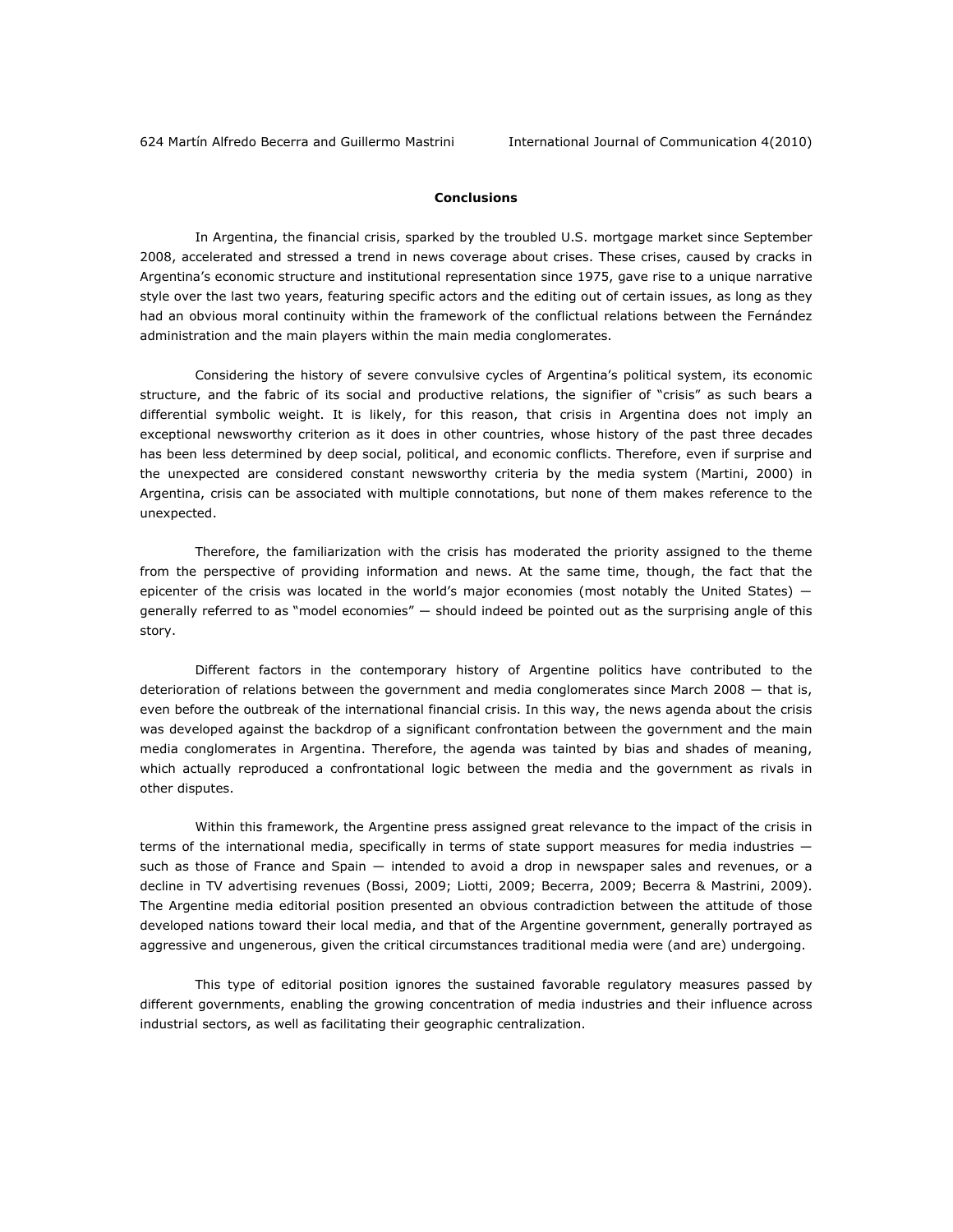The regulations upheld by the different constitutional administrations of the last two decades directly met the support requested by the most important media firms of Argentina to avert or limit the impact of the preceding crises in the country. Argentina's macroeconomic recovery during the 2003–2007 period served the business model of a media system well. They were able to take advantage of the rise in consumption, while being favored by the extension of radio and television broadcasting licenses, as well as by rulings that allowed this sector to deepen the concentration of ownership levels of the largest groups.

The change in the model of state intervention, but above all, a political crisis, triggered by the farm crisis prior to the outbreak of the international financial crisis, radically changed the logic of understanding between the governing politicians and the dominant Argentine media system. The sanctioning of a more progressive Broadcasting Law in October 2009 confirms that that the long-standing cooperative relationship has been replaced by a more confrontational model that brought about changes in ties and stances, despite the heterodox orientation of President Fernández' government. The news editorial position that reflects the change in ties and positions of the main media conglomerates has taken all stakeholders by surprise.

#### ◊◊◊

*Martín Becerra is a professor of the School of Communication at the National University of Quilmes and at the University of Buenos Aires. He is also member of the National Council of Scientific and Technical Research (CONICET) and holds a PhD in Communication Sciences from the Autonomous University of Barcelona (Spain). Becerra is author of Sociedad de la Información: proyecto, convergencia, divergencia [Information Society: Project, Convergence, Divergence]; co-author with Alfredo Alfonso of Periodismo de Investigación en la Argentina [Research Journalism in Argentina], Universidad Nacional de Quilmes, 2007; and co-author with Guillermo Mastrini of Periodistas y magnates [Journalists and Tycoons], Prometeo, 2006, and of Los dueños de la palabra [The Speech Owners], Prometeo, 2009.* 

*Guillermo Mastrini is a professor of the School of Communication at the National University of Quilmes*  and at the University of Buenos Aires. He was president of the Argentine Federation of Social *Communication Schools (FADECCOS). He is professor of Communication Planning and Policies, and Information Economy. Among his publications include: Globalización y monopolios en la comunicación en América Latina [Globalization and Monopolies in Latin America's Media], Biblos 1999; Mucho ruido, pocas*  leyes. Economía y políticas de comunicación en la Argentina [Much Ado About Laws. Economy and *Communication Policies in Argentina], La Crujía, 2005; he is co-author with Martín Becerra of Periodistas y magnates, Prometeo, 2006; and of Los dueños de la Palabra, Prometeo, 2009*.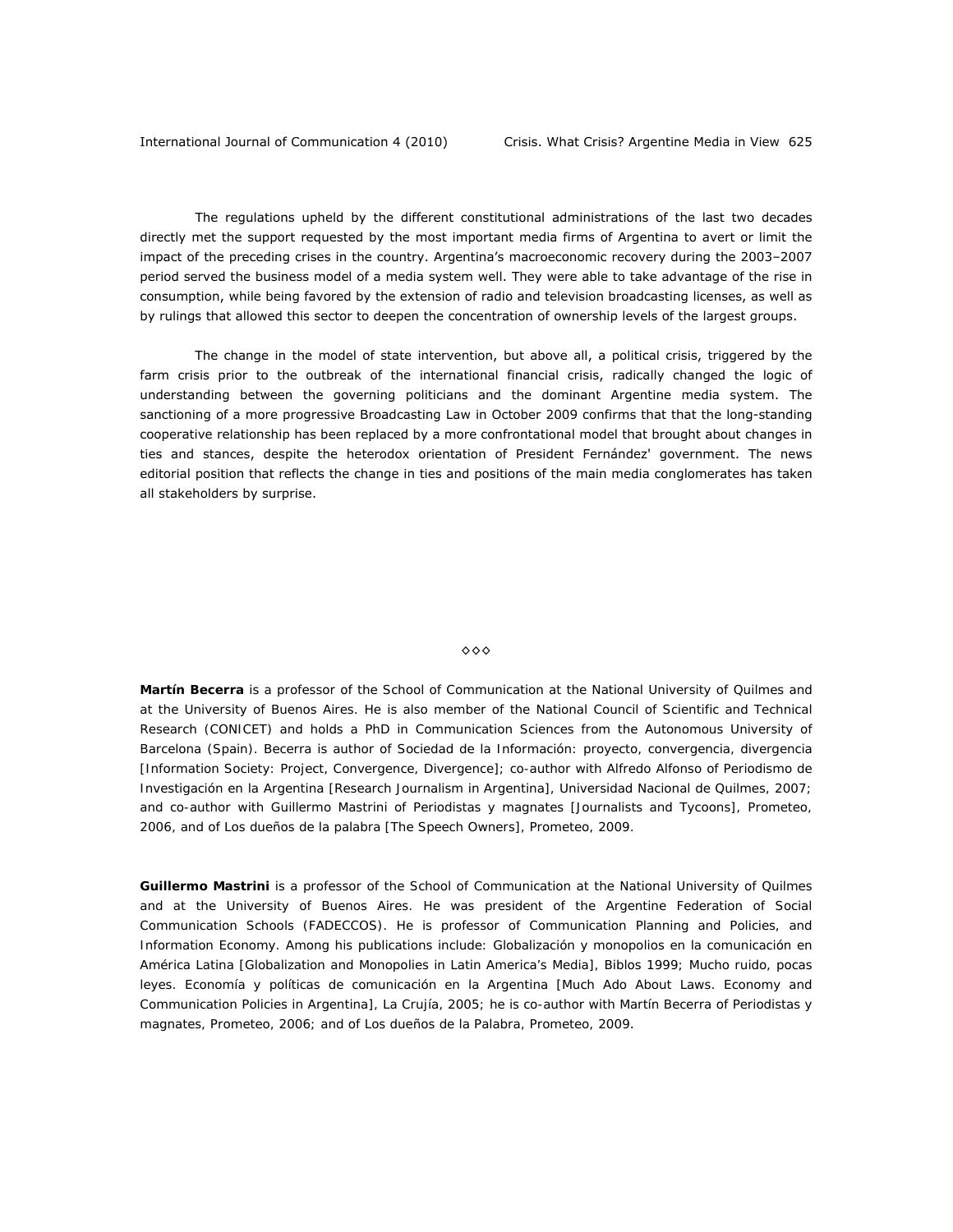626 Martín Alfredo Becerra and Guillermo Mastrini International Journal of Communication 4(2010)

### **References**

- Alabarces, P. (2008). Un pancho y una coca. In *Crítica de la Argentina*.July 7. Available at http://www.criticadigital.com/index.php?secc=nota&nid=6977
- Albarran, A., & Dimmick, J. (1996). Concentration and economies of multiformity in the communication industries. *The Journal of Media Economics 9(4)*, 41–50.
- Basualdo, E. (2001). *Sistema político y modelo de acumulación en la Argentina.* Bernal, Argentina: Universidad Nacional de Quilmes Ediciones, Flacso and Idep.
- Becerra, M. (2009, October 10). Las cuentas pendientes de los medios. In *La Nación on line*. Available at http://www.lanacion.com.ar/nota.asp?nota\_id=1184850
- Becerra, M., & Mastrini, G. (2009). *Los dueños de la palabra: Acceso, estructura y concentración de los medios en la América Latina del siglo XXI*, Buenos Aires: Prometeo.
- Bossi, J. (2009). Vamos a una tanda (oficial) y volvemos. In *Crítica de la Argentina*. November 15. Available at http://criticadigital.com/impresa/index.php?secc=nota&nid=33993
- Buci-Gluksmann, C. (1979). Del consentimiento como hegemonía: La estrategia gramsciana. *Revista Mexicana de Sociología (41)2,* 379–389.
- Campanario, S. (2008). Un banco "duro entre los duros" muy pesimista con la Argentina. *Clarín.* September 16. Available at http://www.clarin.com/diario/2008/09/16/elmundo/i-01761169.htm
- CNN. (2009). Argentine Senate passes controversial media bill. Available at http://edition.cnn.com/2009/WORLD/americas/10/10/argentina.media/index.htm
- COMFER. (2009). Informe de Contenidos de la TV Abierta Argentina. Comité Federal de Radiodifusión. Available at http://www.comfer.gov.ar/web/blog/wp-content/uploads/2009/01/itadescripcion.doc
- Dabat, G. (2009). Oleada tecnológica y crisis financiera: La gobernabilidad internacional como blanco móvil. *Revista de Ciencias Sociales (16)*, 103–124.
- Damill, M., & Frenkel, R. (2009), Las políticas macroeconómicas en la evolución reciente de la economía Argentina, CEDES, Buenos Aires, p. 89. Available at http://www.cedes.org/informacion/ci/publicaciones/nue\_doc\_c.html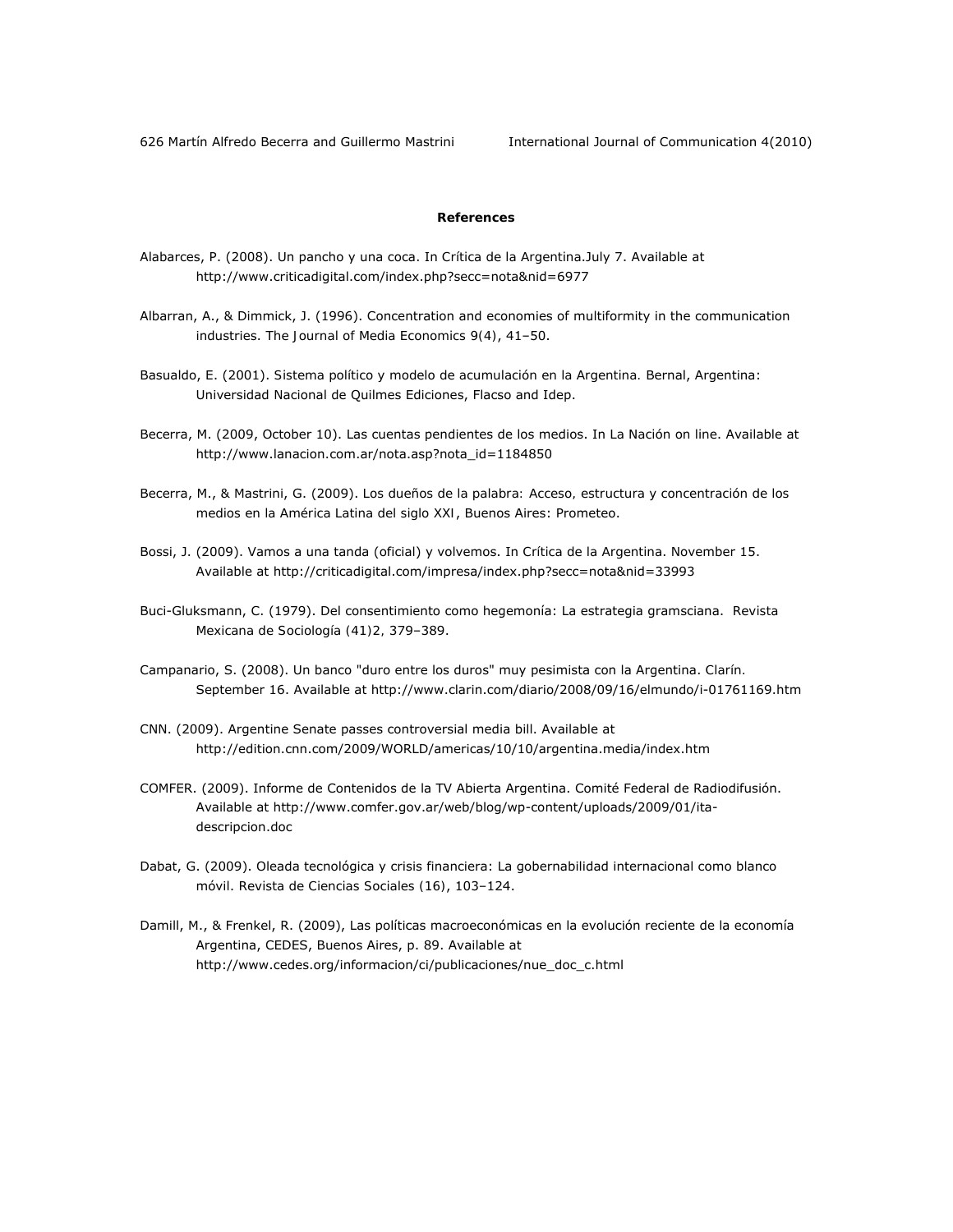- Damill, M., Frenkel, R., & Rapetti, M. (2005). La deuda Argentina: Historia, default y reestructuración. Mimeo, Sovereign Debt Project, Initiative for Policy Dialogue (IPD). Available at http://www0.gsb.columbia.edu/ipd//pub/Frenkel\_Debt\_English.pdf
- Diario sobre Diarios. (2008a). La serie "Gobierno/campo" no era la más larga, hasta que estalló la pelea con Clarín. August 14. Available at http://www.eldsd.com/eldsd/zonadura/2008/agosto/zd-14 agosto-2008.htm
- Diario sobre Diarios. (2008b). Una práctica recurrente: Los títulos de tapa basados en noticias con fuentes anónimas. October 23. Available at http://www.eldsd.com/eldsd/zonadura/2008/octubre/zd-23 octubre-2008.htm
- Diario sobre diarios. (2009). Clarín, bajo emoción violenta. September 16. Available at http://www.eldsd.com/eldsd/zonadura/2009/septiembre/zd-16-septiembre-2009.htm
- Falduto, F. (2008). El paro agropecuario es tecnología. *Perfil*. March 26. Available at http://www.perfil.com/contenidos/2008/03/26/noticia\_0003.html
- Fontevecchia, J. (2009). Las torres de Clarín. *Perfil.* September 12. Available at http://www.perfil.com/contenidos/2009/09/12/noticia\_0040.html
- Fox, E., & Waisbord, S. (Eds.). (2002). *Latin politics, global media.* Austin, Texas: University of Texas Press.
- Fujiwara, V. (2009). Crisis del campo con el gobierno: Los 130 días que cambiaron a la Argentina. Mimeo. Available at www.relacionespublicas.com/.../Crisis\_del\_Campo\_con\_el\_Gobierno\_los\_130\_dias\_que\_cambiaro n\_a\_la\_Argentina.doc
- Gallo, J. (2008, June 21). Multitudes inteligentes coordinan sus cacerolas. *Mirá!* Available at http://www.juliangallo.com.ar/2008/06/multitudes-inteligentes-coordinan-sus-cacerolas/
- Kirchner, C. (2008, September 16). El primer mundo se derrumba como una burbuja. *La Nación.* Available at http://www.lanacion.com.ar/nota.asp?nota\_id=1050447
- Liotti, J. (2009). El gobierno auxilia a las radios para pagar sueldos del personal. *Perfil.* November 15. Available at www.diarioperfil.com.ar/edimp/0418/articulo.php?art=18149&ed=0418#sigue
- Loreti, D., & Zommer, L. (2007). Claroscuros en materia de libertad de expresión y derecho a la información. *Informe 2007 del Centro de Estudios Legales y Sociales (CELS)* (pp. 349–369). Buenos Aires: CELS.
- Martini, S. (2000). *Periodismo, noticia y noticiabilidad.* Buenos Aires: Norma.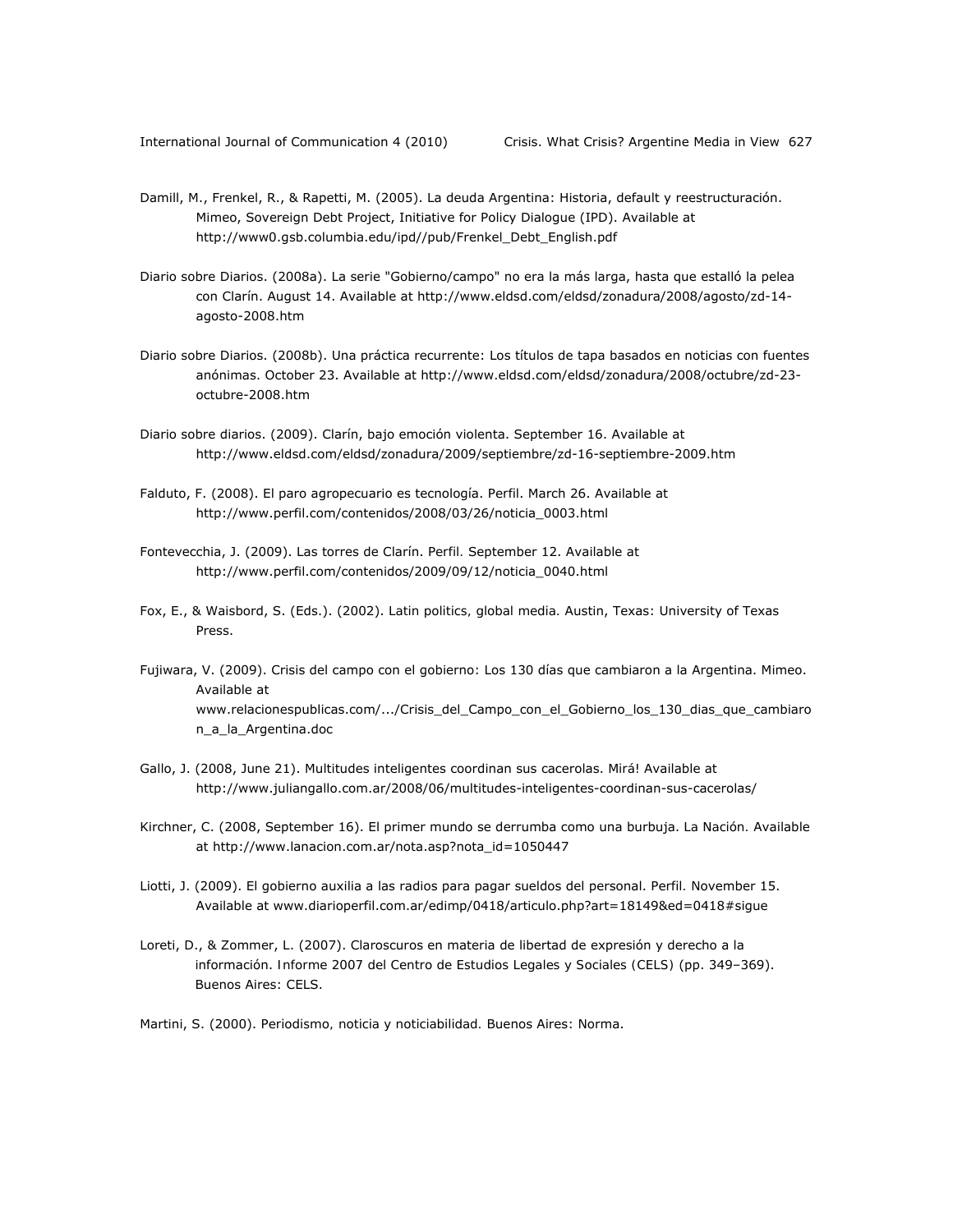- Mastrini, G. (Ed.). (2005). *Mucho ruido, pocas leyes: Economía y políticas de comunicación en la Argentina (1920–2004)* (p. 317). Buenos Aires: La Crujía.
- Mastrini, G., & Becerra, M. (2006). *Periodistas y magnates: Estructura y concentración de las industrias culturales en América Latina* (p. 330). Buenos Aires: Prometeo.
- Murillo, M. V. (2000). Del populismo al neoliberalismo: Sindicatos y reformas de mercado en América Latina. *Desarrollo Económico (40)158,* 179–211.
- Novaro, M., Cherny, N., & Feierherd, G. (2008). Capacidades presidenciales y gobernabilidad democrática en Argentina. Mimeo, presented at *Seminario Internacional Calidad de la Democracia en América Latina, México*. Available at http://www2.cmq.edu.mx/calidaddelademocracia/index.php?option=com\_docman&task=cat\_vie w&gid=69&Itemid=105
- Portantiero, J. C. (1977). Economía y política en la crisis Argentina. *Revista Mexicana de Sociología (39)2,* 531–565.
- Rebossio, A. (2008, July 28). La derrota frente al campo fuerza a Cristina Fernández a cambiar el paso. *El País*. Available at http://www.elpais.com/articulo/internacional/derrota/frente/campo/fuerza/Cristina/Fernández/ca mbiar/paso/elpepiint/20080728elpepiint\_4/Tes
- Scaletta, C. (2006). El mal de la mosca loca. *Página 12.* July 23. Available at http://www.pagina12.com.ar/diario/suplementos/cash/17-2533-2006-07-23.html
- Semán, E. (2008). El teorema de los alimentos. *Página 12.* May 26. Available at http://www.pagina12.com.ar/diario/especiales/18-104905-2008-05-26.html
- Svampa, M. (2004). Relaciones peligrosas. Sobre clases medias, gobierno peronista y movimientos piqueteros. *El Rodaballo (15)*. Available at http://maristellasvampa.net/archivos/ensayo02.pdf
- Svampa, M. (2008). 2008 no es 2001. Concentración del poder y nuevo populismo agrario, M. Svampa, Crítica, 19/6/2008. *Crítica de la Argentina*. Available at http://maristellasvampa.net/archivos/period26.doc
- Van der Kooy, E. (2008, September 17). La crisis mundial, otra ocasión que los Kirchner pueden desaprovechar. *Clarín*. Available at http://www.clarin.com/diario/2008/09/17/elpais/p-01761709.htm